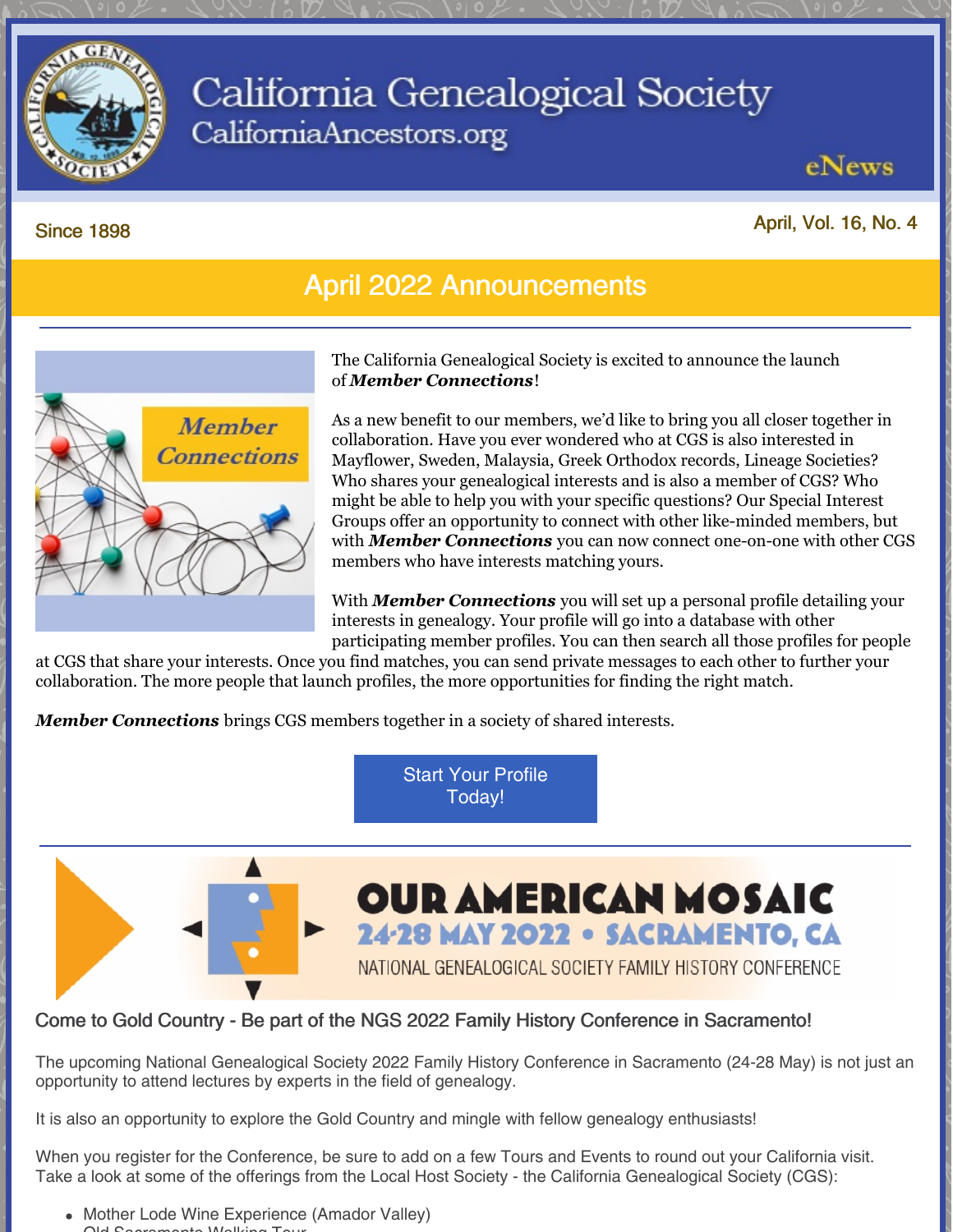- Old Sacramento Walking Tour
- Capitol Mall Genealogical Research Tour
- Gold Discovery Tour
- A Taste of California Welcome Reception
- "Back to the Fifties" Evening

For details about these Tours and Events, check the **[Conference](https://conference.ngsgenealogy.org/wp-content/uploads/pdf/NGS-2022-ConfRegBroch-01102022-Final.pdf) Brochure** (pages 4-6).

The deadline to register for the conference is April 18.

Questions? Need more information? Send an email to: [ngs2022@californiaancestors.org](mailto:ngs2022@californiaancestors.org)

Quick Links:

- NGS Conference [Registration](https://conference.ngsgenealogy.org/)
- NGS [Conference](https://conference.ngsgenealogy.org/category/2022-sacramento/) Blog
- NGS on CGS [website](https://www.californiaancestors.org/ngs-2022-family-history-conference/)
- **Hotel [Reservations](https://conference.ngsgenealogy.org/ngs-2022-conference-hotels/)**
- NGS [Registrar](mailto:registrar@ngsgenealogy.org)
- Visit [Sacramento](https://www.visitsacramento.com/?&utm_source=reachlocal&utm_medium=sem&utm_campaign=sacramentocvb&utm_actcampaign=67018&scid=3325897&kw=943183:19459&pub_cr_id=535149501823&device=c&network=g&targetid=kwd-1123023560&loc_interest_ms=&loc_physical_ms=9031957&tc=CjwKCAjw8sCRBhA6EiwA6_IF4eWK74iw-djpFUsU_lOtZ-zhaUePNO1aAEYpPXtAXcZrXaxnZWe39BoCmwAQAvD_BwE&rl_key=39de5daaf8c66ee9bf7dc4933957ef56)



Check out the revamped CGS [YouTube](https://www.youtube.com/user/CAancestors) channel.

Watch the California Research Series videos, as well as informative videos about CGS in depth. If you haven't watched it, Chris Patillo's 'CGS Website & Library' is a wealth of information about the resources of CGS.

Stay tuned for more offerings.

## Classes and SIGs

### Register on [Eventbrite](https://www.eventbrite.com/o/california-genealogical-society-amp-library-5537240243).

We are extremely pleased to continue to offer our ONLINE classes.

All remote classes will now have live closed captioning. If you feel you need a bit of extra help in either of these areas to have a successful experience with our Zoom events, email [events@californiaancestors.org](mailto:events@californiaancestors.org) and we will be in touch.



## 2022 Intro to Genealogy - 1st Saturday Free!

### Overview and Focused Topics

Not sure how to get started with your family research? Interested in refreshing your skills? Join us for a FREE Introduction to Genealogy class on the FIRST SATURDAY of every month.

[Saturday,](https://www.eventbrite.com/e/2022-intro-to-genealogy-1st-saturday-free-overview-and-focused-topics-registration-212156083557?aff=ebdsoporgprofile) 2 Apr from 10 am - noon



## Everything You Want To Know About the NGS 2022 FH Conference! Overview and Focused Topics

Join us for a "Q & A" about the NGS 2022 Family History Conference, 24-28 May, in Sacramento. CGS is the "Local Host" for the Conference and organizers will be available to answer your questions about this gathering of genealogy enthusiasts. Bring your Questions and CGS will bring their Answers!

[Tuesday,](https://www.eventbrite.com/e/everything-you-want-to-know-about-the-ngs-2022-fh-conference-tickets-310848886387) 12 Apr from 6:30 - 7:30 pm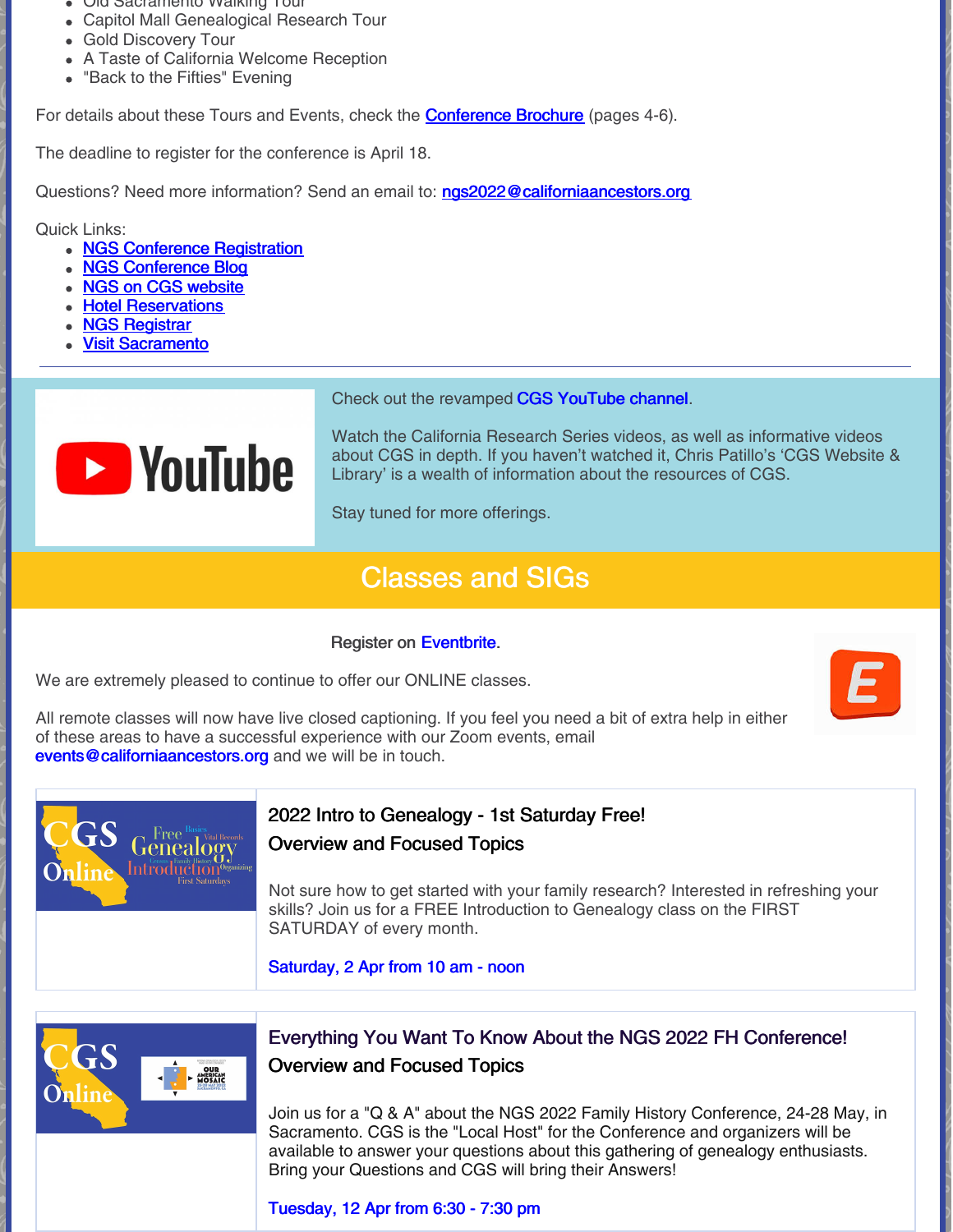

## Round Table

Facilitated by Jacqueline Henderson and Lisa Gorrell, CG

This group is for CGS Members to connect. It is a venue where attendees can share things they've learned or found. Often this sparks ideas for others on their own research. It is also a great way to brainstorm ideas for new avenues of research when you get stumped.

2nd Wednesday of each month, next on 13 Apr from 6:30 - 8 pm Email **[Jacqueline](mailto:jhenderson@californiaancestors.org)** or **[Lisa](mailto:lgorrell@californiaancestors.org)** for a link to the Zoom meeting.



### Searching for Irish Names

Presented by Maureen Hanlon

Having trouble finding your ancestors in Irish records? It may be that they used one or more of many variants, both for surnames and first names. Learn about the O', Mc, and Mac, the vowel and consonant substitutions, the influence of Vikings, Normans, English, and the Church that will help you identify likely relationships. Also, hear about the different searching rules on the major Irish websites.

[Saturday,](https://www.eventbrite.com/e/searching-for-irish-names-registration-229655213927?aff=ebdsoporgprofile) 16 Apr from 10 - Noon

## Family Tree Maker Special Interest Group

Hosted by Ron Madson and Karen Halfon

This Family Tree Maker Special Interest Group is perfect for new FTM users, people who are just FTM curious, and experienced FTM veterans. All Welcome!

[Saturday,](https://www.eventbrite.com/e/family-tree-maker-sig-apr-16-plan-workspace-web-search-workspace-tickets-302254038967?aff=ebdsoporgprofile) 16 Apr from 1 - 3 pm



## Untold Stories from the California Historical Society's Collections

Presented by Frances Kaplan

The California Historical Society is a research library with extensive collections of rare books, manuscripts, newspapers, ephemera, maps, and photographs documenting the history of California and its peoples.

Join Frances Kaplan, Director of Library and Collections at the California Historical Society, as she highlights some of the more unusual artifacts, photographs, and manuscripts from the CHS collections that, while not traditionally genealogical materials, reveal untold stories of Californians and their lives.

[Tuesday,](https://www.eventbrite.com/e/untold-stories-from-the-california-historical-societys-collections-registration-292823040597?aff=ebdsoporgprofile) 26 Apr from 4 - 5:30 pm



## RootsMagic Users Group - SIG

Users of Roots Magic will meet to discuss helpful hints for using the software. For the first meeting, we will demonstrate some features of the new Version 8. We will also discuss how the group would like to move forward on a regular basis.

#### [Wednesday,](https://www.eventbrite.com/e/roots-magic-special-interest-group-registration-292926088817?aff=ebdsoporgprofile) 27 Apr from 6:30 pm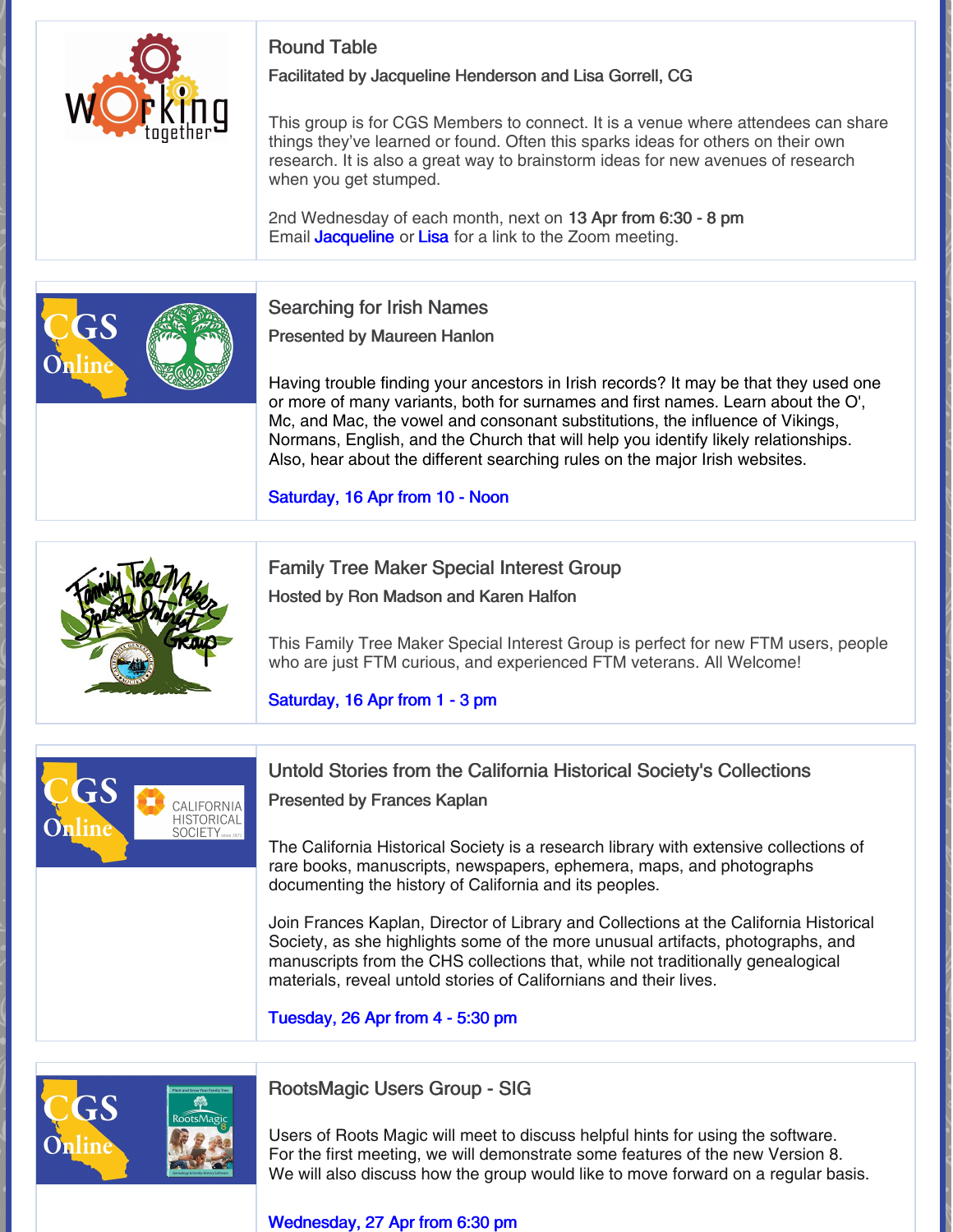We will meet on the 4th Wednesdays

#### Class Recordings and other events



### What's [Available](https://vimeo.com/647623703) on the CGS Website and in the Library

Chris Pattillo talks about resources available at our library to help guests prepare for a library tour. This recorded presentation was originally given at the Placer County Genealogical Society. Chris gave the talk while live on our website, showing the attendees not only what is available at our library and where to find things but also explained what resources are available on our website that they can access from home. For anyone interested in learning more about what is in our library, where to find things, or what can be found on our website this is a very helpful and informative video. [Check](https://vimeo.com/647623703) it out.



The DNA Skills SIG facilitated by Mark [McLaren](mailto:greatscot@earthlink.net) is open for new members. If you'd like to join please contact Mark.

## **Volunteers**



### It's not too late - Volunteer for the NGS Conference!

The search continues for NGS Conference volunteers! Whether you will be attending the NGS Family History Conference (24-28 May, Sacramento), or not - we need you! If you live locally, think about grabbing a few friends and coming to Sacramento for a fun day of volunteering (and a Goodie Bag!) It's easy: When you click on this link it will take you to **SignUp [instructions](https://docs.google.com/document/d/1h4PeQt4oLnjfGetSBZDi462YpgggjJVbEUNb4EuZO68/edit)** to volunteer. Please sign up for several spots we have lots to fill - and it's easy to make changes. If you ARE planning to attend the Conference, don't forget that the deadline to register is April 18.

Chris Pattillo and Maureen Hanlon, Co-Chairs, NGS 2022 Conference, Volunteer Committee

#### Bring on the Genie Awards!

Please join the California Genealogical Society on Saturday, April 9, 10 a.m., to honor a few "super volunteers" for their contributions to our 124-year-old organization. The annual Genie Awards will be presented during the monthly meeting (online) of the CGS Board of Directors.

In "normal" (pre-Covid) times, we would celebrate the Genie Awards at the Library, along with the opportunity to "eat, drink and be merry." We hope that by next year, the festivities will be back in the Library! April is National Volunteers Month - be sure to [register](https://www.eventbrite.com/e/online-cgs-monthly-board-meeting-registration-241994621427?aff=ebdsoporgprofile) for the April 9 meeting and help us to honor not only our Genie Award recipients but all CGS volunteers.

Contact [Kathleen](mailto:kbeitiks@californiaancestors.org) Beitiks if you have any questions about CGS volunteer [opportunities](https://www.californiaancestors.org/volunteer-opportunities/).

## Meetings & More

re da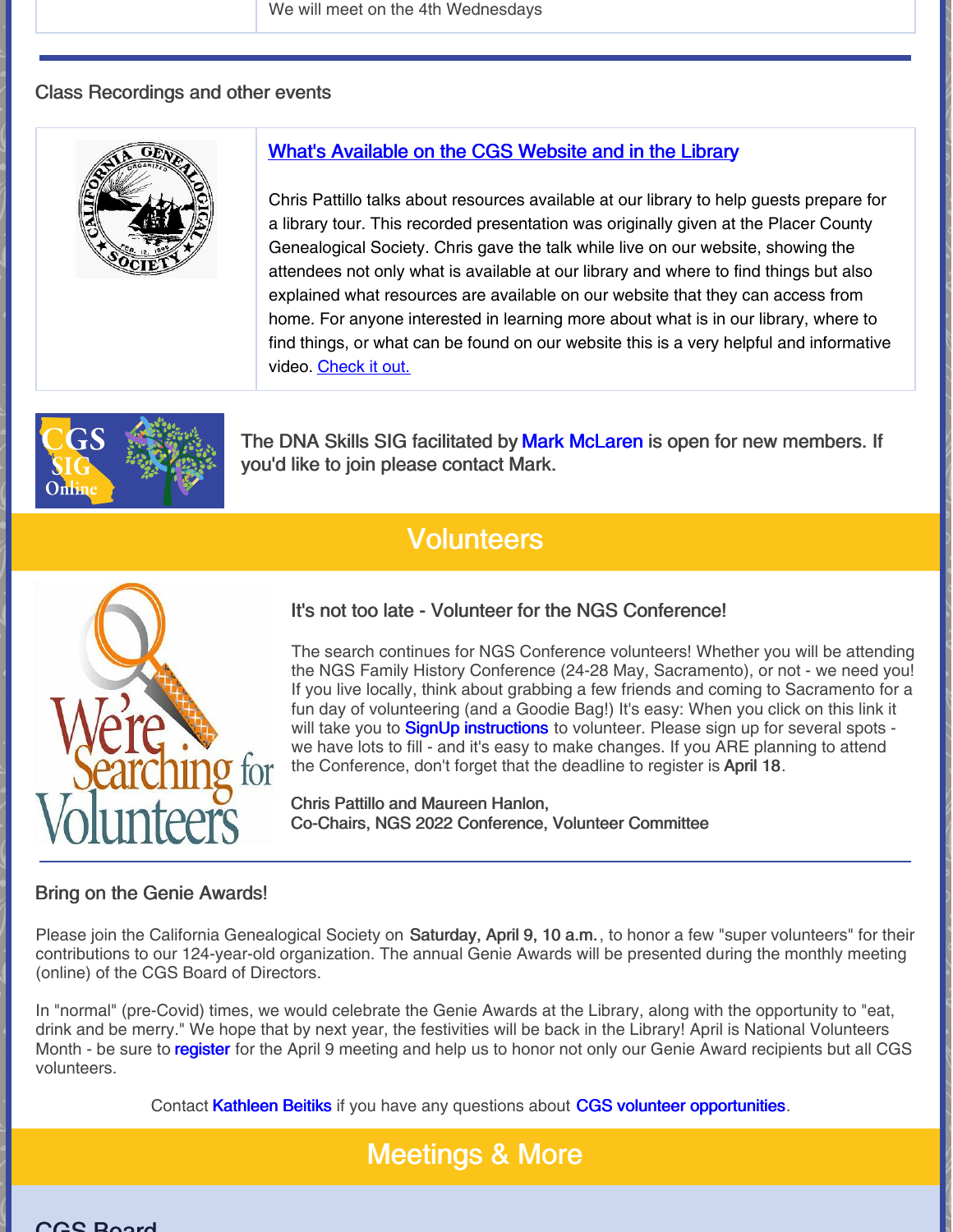#### CGS Board

### 9 April

The CGS Board will meet online via Zoom. Everyone is welcome to attend by [registering](https://tinyurl.com/48ysezf6) on Eventbrite. Please sign in early to make sure you are able to see the program. We will send joining instructions the night before which will give you access.

Agenda

- Officer Reports
- Committee Reports
- Old Business
- New Business

If you would like to host a Special Interest Group then please contact Jacqueline [Henderson](mailto:jhenderson@californiaancestors.org).

**Blogs** 

Please subscribe to the [CGS](http://blog.californiaancestors.org/) Blog. If you haven't been receiving our blog posts on a regular basis, be sure to re-subscribe. It is a great source of information about classes, events, volunteers, and members.

We welcome your stories! If you have an idea for a blog post, a family history story you want to share, or would like to be an occasional or even regular guest [contributor,](mailto:jdix@californiaancestors.org) please contact Blog Editor Jennifer Dix.

CGS Blog 2022 NGS Conference Speakers Melinda [Kashuba](https://www.californiaancestors.org/2022-ngs-conference-speaker-melinda-kashuba/) [Jordan](https://www.californiaancestors.org/2022-ngs-conference-speaker-jordan-jones/) Jones Colleen [Robledo](https://www.californiaancestors.org/2022-ngs-conference-speaker/) Greene [Grant](https://www.californiaancestors.org/25435-2/) Din Sheila [Benedict](https://www.californiaancestors.org/ngs-conference-2022-speaker-sheila-benedict/) • Reem [Awad-Rashmawi](https://www.californiaancestors.org/2022-ngs-conference-speaker-reem-awad-rashmawi/) • Ron [Arons](https://www.californiaancestors.org/ngs-conference-2022-speaker-ron-arons/) Getting [oriented:](https://www.californiaancestors.org/getting-oriented-the-1950-census/) the 1950 census • Sign up to help with the 1950 [census!](https://www.californiaancestors.org/sign-up-to-help-with-the-1950-census/) **Join us on March 29 to learn about Member [Connections](https://www.californiaancestors.org/member-connections-demo/)** by Chris Pattillo [Celebrate](https://www.californiaancestors.org/celebrate-womens-history-month-with-the-national-archives/) Women's History Month with the National Archives! **Other Genealogy Blogs** • Ancestry DNA® Expands to Mexico -- on Ancestry Blog [Identifying](https://www.familysearch.org/en/blog/identifying-sephardi-jews) Sephardi Jews -- by W. Todd Knowles on FamilySearch Blog What [Happened](https://www.familysearch.org/en/blog/what-happened-to-the-1890-us-census) to the 1890 US Census? -- by Sunny Jane Morton on FamilySearch Blog • New York City Public [Digitized](https://www.newyorkfamilyhistory.org/blog/new-york-city-public-digitized-vital-records-now-online-free) Vital Records Now Online for Free! -- on NYG&B Mission: Possible – [Engaging](https://familylocket.com/mission-possible-engaging-youth-in-family-history/) Youth in Family History -- by Alice Childs All About [GEDCOM](https://lisalouisecooke.com/2022/03/14/gedcom/) -- by Lisa Cooke • Ancestor [Immigration](https://www.familytreemagazine.com/freebie/ancestor-immigration-worksheet/) Worksheet Free Download -- on familyTree Magazine

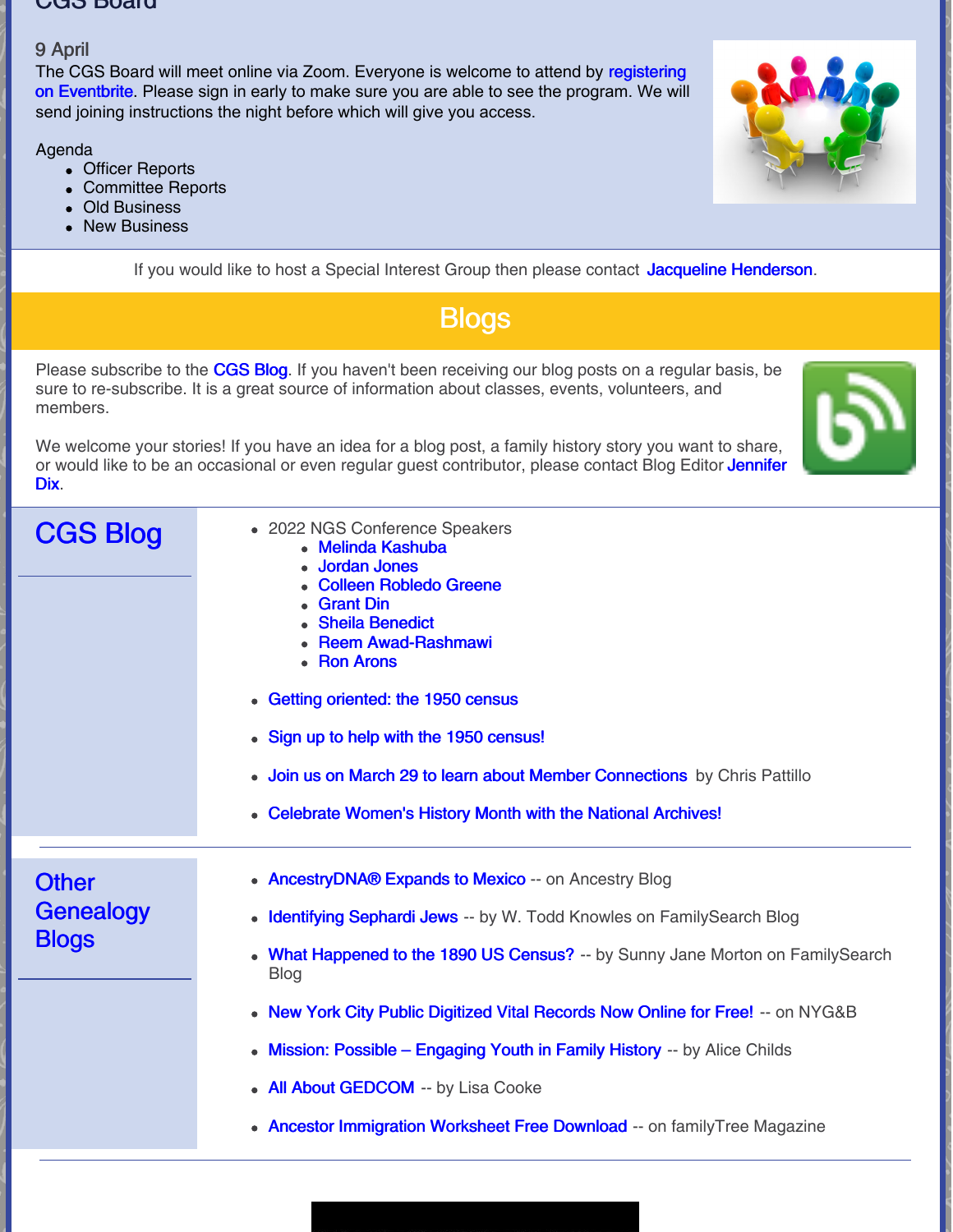

Decoding the Codes in US Census Records| by Amy Johnson Crow

## Events & Conferences

There are always many other events happening in the Bay Area and across the nation. For the latest events, check [Conference](https://conferencekeeper.org/) Keeper.org.

### Local Events Family History Library [Webinar](https://www.familysearch.org/wiki/en/Family_History_Library_Classes_and_Webinars) Series **Bay Area [Genealogy](https://www.library.ca.gov/sutro/genealogy/calendar/) Calendar**



maintained by the Sutro Library

January 28, 2022 - June 25, 2022

# **Chinese Pioneers: Power** and Politics in Exclusion Era Photographs

Chinese Pioneers presents a visual history of the social, political, and judicial disenfranchisement of Chinese Californians-as well as moments of Chinese agency and resilience-during the Exclusion Era (1882-1943). The exhibition is drawn exclusively from the California Historical Society's collections.

## National & International **Conference Schedule**

All events are subject to cancellation during this global pandemic

emergency. Please check with each event's

### 2022

Ohio [Genealogical](https://www.ogsconference.org/) Society Conference April 27-30, Great Wolf Lodge, Mason

National [Genealogical](https://conference.ngsgenealogy.org/ngs-2022-live/) Society May 24 - 28, Sacramento, CA

[Genealogical](https://www.gripitt.org/courses/) Research Institute of Pittsburgh (GRIP) June 19-24 and July 10-15

Midwest African American [Genealogy](https://maagi.regfox.com/2022-maagi) Institute (MAAGI) July 12 - 14

[Genealogical](https://www.gen-fed.org/gen-fed-2022-registration/) Institute on Federal Records (Gen-Fed)